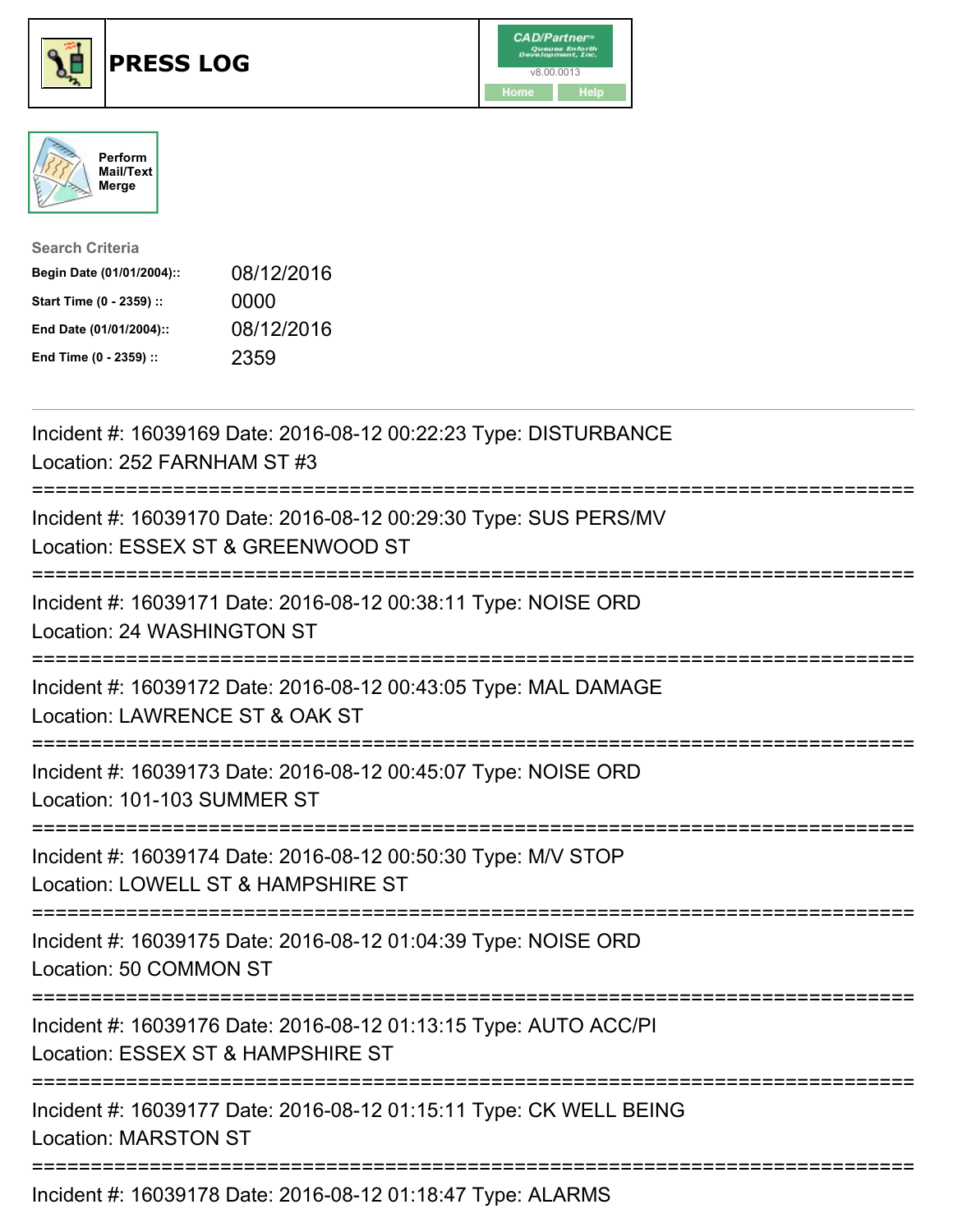Location: 530 BROADWAY FL 1 =========================================================================== Incident #: 16039179 Date: 2016-08-12 01:24:53 Type: SHOTS FIRED Location: ESSEX & NEWBURY =========================================================================== Incident #: 16039180 Date: 2016-08-12 01:31:22 Type: ALARM/BURG Location: HAFFNERS SERVICE / 262 LAWRENCE ST =========================================================================== Incident #: 16039181 Date: 2016-08-12 01:46:48 Type: BUILDING CHK Location: 59 PARKER ST =========================================================================== Incident #: 16039182 Date: 2016-08-12 01:51:44 Type: BUILDING CHK Location: 325 WINTHROP =========================================================================== Incident #: 16039183 Date: 2016-08-12 01:52:23 Type: FIGHT Location: 85 ANDOVER ST FL 2 =========================================================================== Incident #: 16039184 Date: 2016-08-12 01:53:35 Type: NOISE ORD Location: 59 BUNKERHILL ST =========================================================================== Incident #: 16039185 Date: 2016-08-12 01:59:44 Type: FIGHT Location: 85 ANDOVER ST =========================================================================== Incident #: 16039186 Date: 2016-08-12 02:04:08 Type: B&E/PAST Location: HAFFNERS GAS STATION / 469 HAVERHILL ST =========================================================================== Incident #: 16039187 Date: 2016-08-12 02:06:46 Type: ALARM/BURG Location: WENDYS / 55 HAMPSHIRE ST =========================================================================== Incident #: 16039188 Date: 2016-08-12 02:30:34 Type: HIT & RUN M/V Location: HAVERHILL ST & JACKSON ST =========================================================================== Incident #: 16039189 Date: 2016-08-12 02:40:33 Type: ALARM/BURG Location: 75 NEWTON ST =========================================================================== Incident #: 16039190 Date: 2016-08-12 02:44:48 Type: ROBBERY UNARM Location: 45 BOXFORD ST FL 3 =========================================================================== Incident #: 16039191 Date: 2016-08-12 03:12:41 Type: ALARMS Location: 530 BROADWAY =========================================================================== Incident #: 16039192 Date: 2016-08-12 03:18:36 Type: ROBBERY UNARM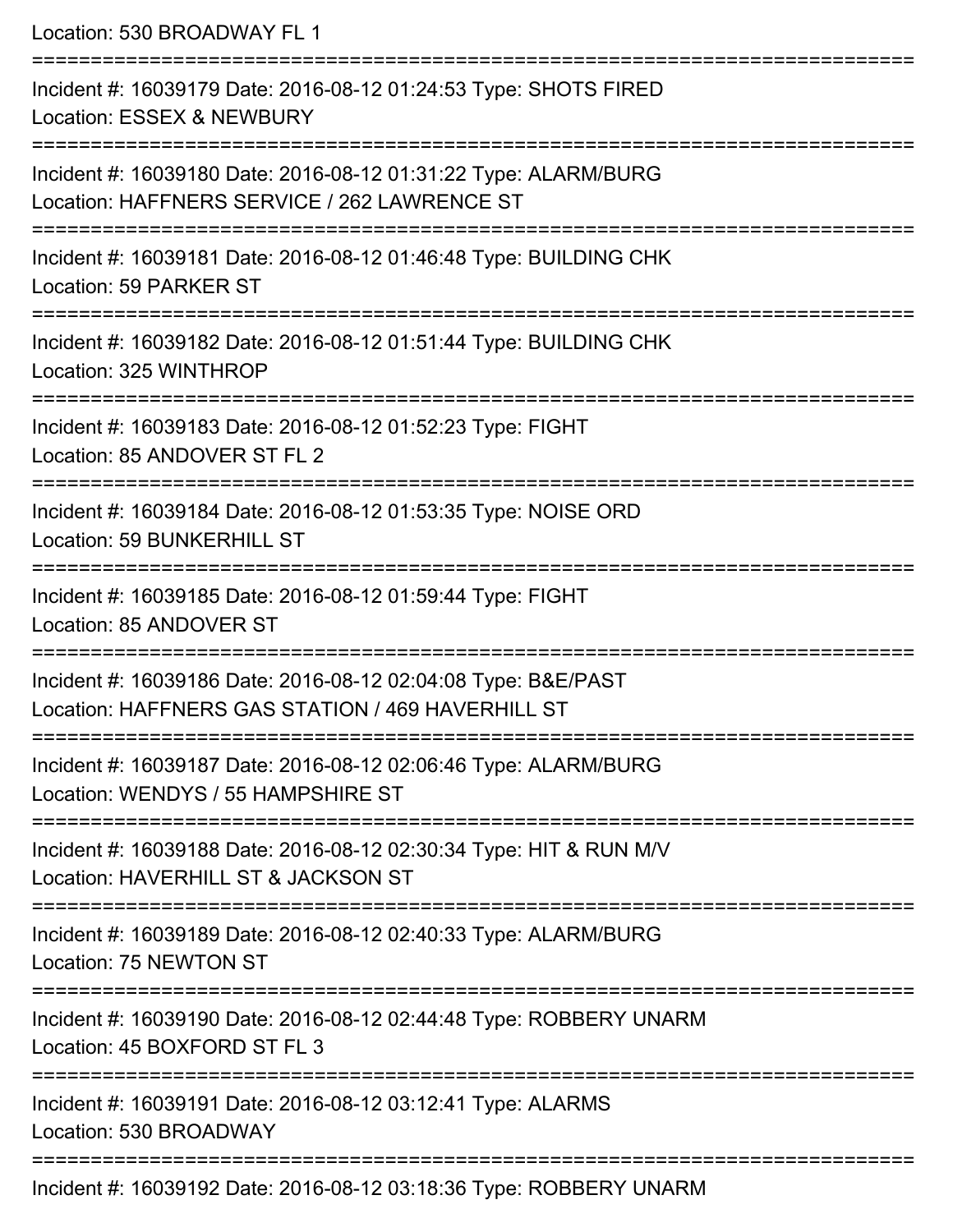| Incident #: 16039193 Date: 2016-08-12 03:56:24 Type: RECOV/STOL/MV<br>Location: 52 KNOX ST                              |
|-------------------------------------------------------------------------------------------------------------------------|
| Incident #: 16039194 Date: 2016-08-12 03:59:00 Type: SUS PERS/MV<br>Location: 75 HIGH ST                                |
| Incident #: 16039195 Date: 2016-08-12 04:12:41 Type: ASSSIT AMBULANC<br>Location: 20 DAISY ST #305                      |
| Incident #: 16039196 Date: 2016-08-12 04:19:38 Type: M/V STOP<br>Location: CENTRAL BRIDGE / 0 MERRIMACK ST              |
| Incident #: 16039197 Date: 2016-08-12 04:23:51 Type: BUILDING CHK<br>Location: 109 BLANCHARD ST                         |
| Incident #: 16039198 Date: 2016-08-12 04:41:08 Type: M/V STOP<br>Location: LAWRENCE ST & PARK ST                        |
| Incident #: 16039199 Date: 2016-08-12 04:47:29 Type: BUILDING CHK<br>Location: SANTO DOMINGO LIQUORS / 419 HAMPSHIRE ST |
| Incident #: 16039200 Date: 2016-08-12 06:06:38 Type: CK WELL BEING<br>Location: 185 ANDOVER ST                          |
| Incident #: 16039201 Date: 2016-08-12 06:08:51 Type: M/V STOP<br>Location: METHUEN ST & HAMPSHIRE                       |
| Incident #: 16039202 Date: 2016-08-12 06:09:41 Type: SUS PERS/MV<br>Location: JACKSON ST & AVON                         |
| Incident #: 16039203 Date: 2016-08-12 06:16:08 Type: DISTURBANCE<br>Location: 10 GRAFTON ST FL 3                        |
| Incident #: 16039204 Date: 2016-08-12 06:24:51 Type: M/V STOP<br>Location: HAVERHILL ST & JACKSON ST                    |
| Incident #: 16039205 Date: 2016-08-12 06:38:44 Type: SUS PERS/MV<br>Location: 249 JACKSON ST                            |
| Incident #: 16039206 Date: 2016-08-12 06:43:07 Type: M/V STOP                                                           |

Location: SHOWCASE CINEMA / 141 WINTHROP AV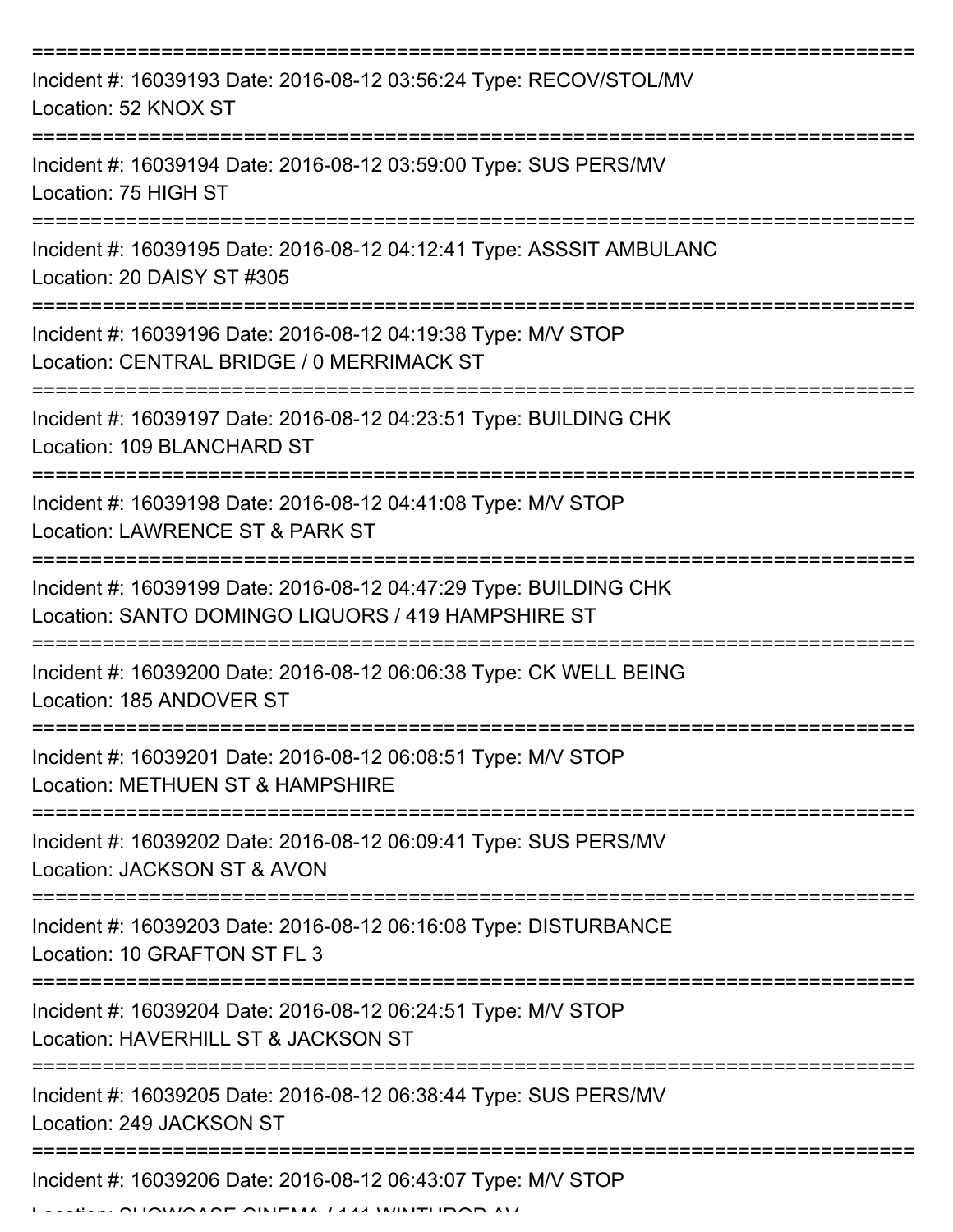| Incident #: 16039207 Date: 2016-08-12 06:44:55 Type: M/V STOP<br>Location: CENTRAL BRIDGE / 0 MERRIMACK ST             |
|------------------------------------------------------------------------------------------------------------------------|
| Incident #: 16039208 Date: 2016-08-12 06:47:15 Type: M/V STOP<br>Location: HAMPSHIRE ST & METHUEN ST                   |
| Incident #: 16039209 Date: 2016-08-12 06:57:12 Type: M/V STOP<br>Location: DURSO AV & WINTHROP AV                      |
| Incident #: 16039210 Date: 2016-08-12 06:58:13 Type: M/V STOP<br>Location: 90 LOWELL ST                                |
| Incident #: 16039211 Date: 2016-08-12 07:03:06 Type: INVEST CONT<br>Location: 39 SWAN ST                               |
| Incident #: 16039212 Date: 2016-08-12 07:03:47 Type: PARK & WALK<br>Location: 0 BROADWAY                               |
| Incident #: 16039213 Date: 2016-08-12 07:14:33 Type: MAL DAMAGE<br>Location: 270 CANAL ST                              |
| Incident #: 16039214 Date: 2016-08-12 07:33:49 Type: M/V STOP<br>Location: COMMON ST & HAMPSHIRE ST                    |
| Incident #: 16039215 Date: 2016-08-12 07:36:15 Type: ALARMS<br>Location: 283 BROADWAY                                  |
| Incident #: 16039216 Date: 2016-08-12 07:39:19 Type: CK WELL BEING<br>Location: 14 FARLEY ST<br>====================== |
| Incident #: 16039217 Date: 2016-08-12 07:50:04 Type: AUTO ACC/PI<br>Location: MERRIMACK ST & PARKER ST                 |
| Incident #: 16039218 Date: 2016-08-12 08:00:40 Type: PARK & WALK<br>Location: 0 BROADWAY                               |
| Incident #: 16039219 Date: 2016-08-12 08:05:51 Type: ALARMS<br>Location: 50 ISLAND ST                                  |
| Incident #: 16039220 Date: 2016-08-12 08:11:01 Type: STOL/MV/PAS                                                       |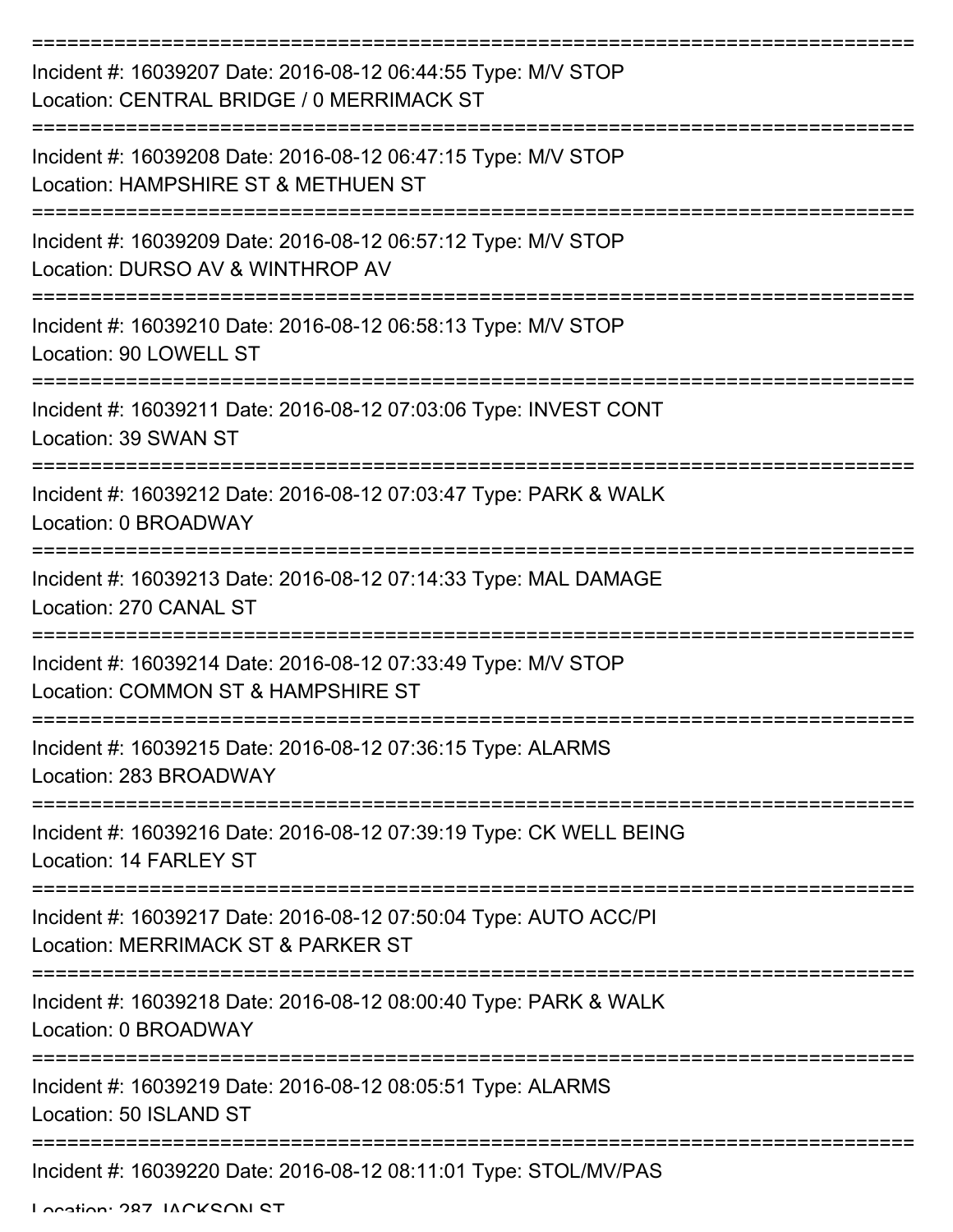| Incident #: 16039222 Date: 2016-08-12 08:18:39 Type: CLOSE STREET<br>Location: FULTON ST & HAVERHILL ST           |
|-------------------------------------------------------------------------------------------------------------------|
| Incident #: 16039221 Date: 2016-08-12 08:21:13 Type: STOL/MV/PAS<br>Location: 240 BRUCE ST<br>------------------- |
| Incident #: 16039223 Date: 2016-08-12 08:35:11 Type: E911 HANGUP<br>Location: 56 GROTON ST                        |
| Incident #: 16039224 Date: 2016-08-12 08:53:21 Type: THREATS<br>Location: 280 MERRIMACK FL 2                      |
| Incident #: 16039225 Date: 2016-08-12 08:59:28 Type: CLOSE STREET<br>Location: HAMPSHIRE / ERVING AV & MYRTLE CT  |
| Incident #: 16039226 Date: 2016-08-12 09:00:34 Type: ALARMS<br>Location: 14 GLENWOOD DR                           |
| Incident #: 16039227 Date: 2016-08-12 09:07:05 Type: ANIMAL COMPL<br>Location: 101 ERVING AV                      |
| Incident #: 16039228 Date: 2016-08-12 09:10:58 Type: AUTO ACC/NO PI<br>Location: BROADWAY & HAVERHILL ST          |
| Incident #: 16039229 Date: 2016-08-12 09:18:11 Type: COUNTERFEIT<br>Location: 184 S BROADWAY                      |
| Incident #: 16039230 Date: 2016-08-12 09:30:08 Type: SUS PERS/MV<br>Location: LORING ST & SHAWSHEEN RD            |
| Incident #: 16039231 Date: 2016-08-12 09:37:46 Type: LARCENY/MV/PAST<br>Location: 550 BROADWAY                    |
| Incident #: 16039232 Date: 2016-08-12 09:43:40 Type: SUS PERS/MV<br>Location: 11 SUMMER ST                        |
| Incident #: 16039233 Date: 2016-08-12 10:00:02 Type: INVESTIGATION<br>Location: 35 OLIVE AV                       |
| Incident #: 16039234 Date: 2016-08-12 10:02:41 Type: 209A/SERVE<br>Location: 21 HIGHLAWN AV                       |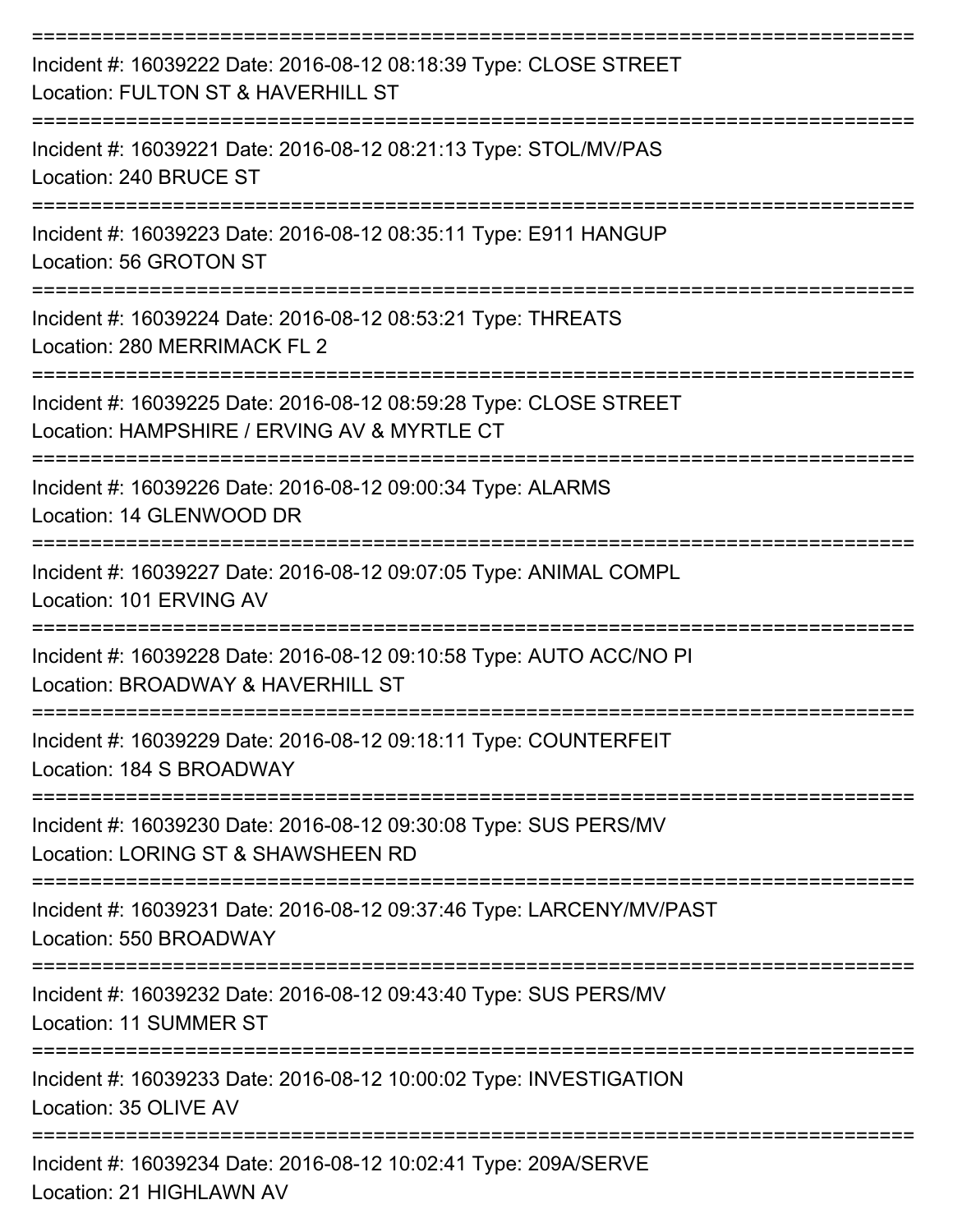| Incident #: 16039235 Date: 2016-08-12 10:09:15 Type: PARK & WALK<br>Location: MARKET ST & S UNION ST                              |
|-----------------------------------------------------------------------------------------------------------------------------------|
| Incident #: 16039236 Date: 2016-08-12 10:12:42 Type: M/V STOP<br>Location: GENERAL ST & UNION ST                                  |
| Incident #: 16039237 Date: 2016-08-12 10:18:45 Type: 209A/SERVE<br>Location: 112 MARSTON ST #115<br>============================= |
| Incident #: 16039238 Date: 2016-08-12 10:21:21 Type: M/V STOP<br>Location: BROADWAY & ESSEX ST                                    |
| Incident #: 16039239 Date: 2016-08-12 10:22:30 Type: M/V STOP<br><b>Location: EMBANKMENT RD</b>                                   |
| Incident #: 16039240 Date: 2016-08-12 10:25:48 Type: AUTO ACC/NO PI<br>Location: 65 MERRIMACK ST                                  |
| Incident #: 16039242 Date: 2016-08-12 10:32:22 Type: SUS PERS/MV<br>Location: 118 SPRINGFIELD ST                                  |
| Incident #: 16039241 Date: 2016-08-12 10:33:52 Type: M/V STOP<br>Location: LAWRENCE ST & PARK ST                                  |
| Incident #: 16039243 Date: 2016-08-12 10:37:51 Type: M/V STOP<br>Location: 69BV83 / 68 SALEM ST                                   |
| Incident #: 16039244 Date: 2016-08-12 10:46:13 Type: M/V STOP<br>Location: 94467 NH / 78 SALEM ST                                 |
| Incident #: 16039245 Date: 2016-08-12 10:48:12 Type: 209A/SERVE<br>Location: 222 PARK ST                                          |
| -------------------------<br>Incident #: 16039246 Date: 2016-08-12 10:48:40 Type: DK (DRUNK)<br>Location: YMCA / 40 LAWRENCE ST   |
| Incident #: 16039247 Date: 2016-08-12 10:51:17 Type: M/V STOP<br>Location: FOSTER ST & SPRINGFIELD ST                             |
| Incident #: 16039248 Date: 2016-08-12 10:57:49 Type: ESCORT<br>Location: 2 APPLETON ST                                            |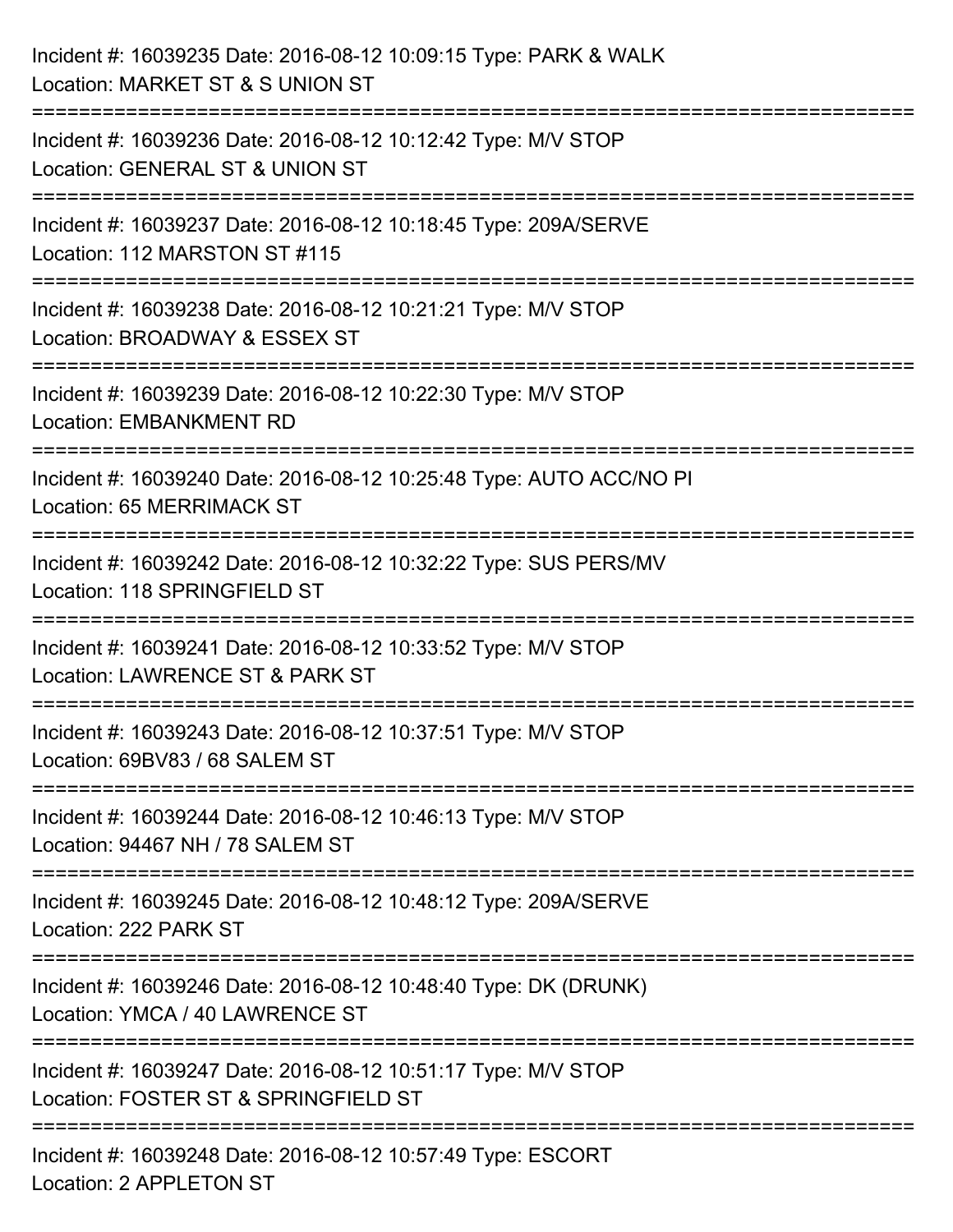| Incident #: 16039249 Date: 2016-08-12 11:01:25 Type: RECOV/STOL/MV<br>Location: 197 PROSPECT ST                          |
|--------------------------------------------------------------------------------------------------------------------------|
| Incident #: 16039250 Date: 2016-08-12 11:08:48 Type: M/V STOP<br>Location: 124 SPRINGFIELD ST                            |
| Incident #: 16039251 Date: 2016-08-12 11:10:22 Type: 209A/SERVE<br>Location: 97 OAK ST                                   |
| Incident #: 16039253 Date: 2016-08-12 11:24:46 Type: 209A/SERVE<br>Location: 24 BROMFIELD ST                             |
| Incident #: 16039252 Date: 2016-08-12 11:24:55 Type: ALARM/BURG<br>Location: HELENS CLEANERS AND BOUTIQUE / 313 BROADWAY |
| Incident #: 16039254 Date: 2016-08-12 11:27:03 Type: DOMESTIC/PROG<br>Location: 197 PROSPECT ST                          |
| Incident #: 16039255 Date: 2016-08-12 11:29:55 Type: M/V STOP<br>Location: COMMON ST & NEWBURY ST                        |
| Incident #: 16039256 Date: 2016-08-12 11:58:30 Type: M/V STOP<br>Location: 90 LOWELL ST                                  |
| Incident #: 16039257 Date: 2016-08-12 12:23:48 Type: ASSSIT AMBULANC<br>Location: 275 ANDOVER ST #APT 5                  |
| Incident #: 16039258 Date: 2016-08-12 12:30:38 Type: 209A/SERVE<br>Location: 222 ESSEX ST                                |
| Incident #: 16039259 Date: 2016-08-12 12:34:23 Type: ALARM/BURG<br>Location: 255 ESSEX ST                                |
| Incident #: 16039260 Date: 2016-08-12 12:35:09 Type: WARRANT SERVE<br>Location: 90 LOWELL ST<br>======================== |
| Incident #: 16039261 Date: 2016-08-12 12:46:31 Type: INVESTIGATION<br>Location: 59 JACKSON ST                            |
| Incident #: 16039262 Date: 2016-08-12 12:50:34 Type: AUTO ACC/NO PI<br>Location: 257 JACKSON ST                          |

===========================================================================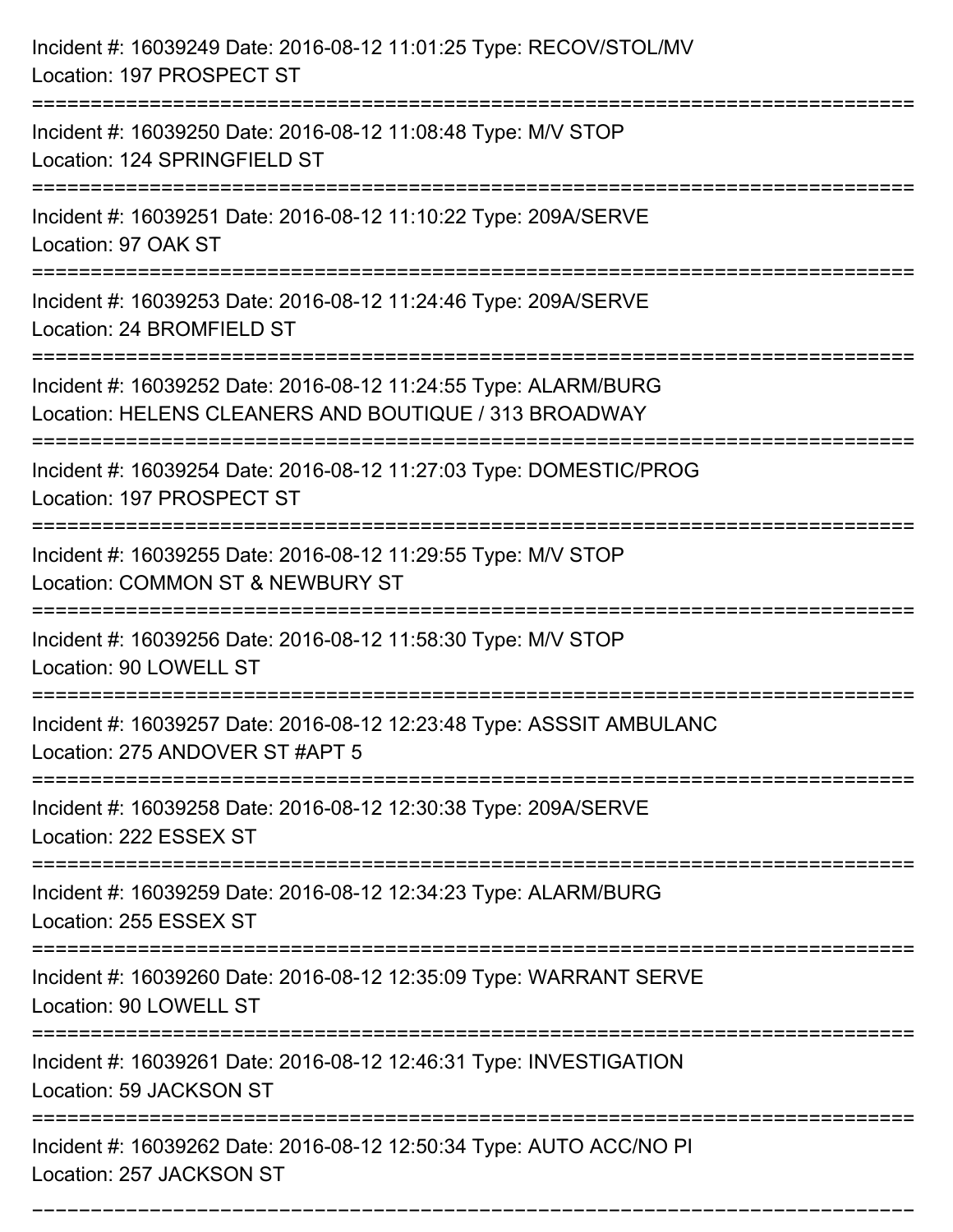| Incident #: 16039263 Date: 2016-08-12 12:52:58 Type: AUTO ACC/NO PI<br>Location: 257 JACKSON ST                                          |
|------------------------------------------------------------------------------------------------------------------------------------------|
| ;==================================<br>Incident #: 16039264 Date: 2016-08-12 13:01:54 Type: WARRANT SERVE<br>Location: 96 AUBURN ST      |
| Incident #: 16039266 Date: 2016-08-12 13:28:49 Type: GENERAL SERV<br>Location: CITY HALL / 200 COMMON ST<br>===================          |
| Incident #: 16039265 Date: 2016-08-12 13:35:20 Type: 209A/SERVE<br>Location: 56 KENT ST #APT 2<br>--------------------<br>-------------- |
| Incident #: 16039268 Date: 2016-08-12 13:38:51 Type: MAL DAMAGE<br>Location: 17 THORTON AVE                                              |
| Incident #: 16039267 Date: 2016-08-12 13:39:21 Type: 911 HANG UP<br>Location: 34 HAVERHILL ST                                            |
| ======================================<br>Incident #: 16039269 Date: 2016-08-12 13:57:43 Type: 209A/SERVE<br>Location: 73 SHAWSHEEN RD   |
| Incident #: 16039270 Date: 2016-08-12 14:05:55 Type: M/V STOP<br>Location: 2ZN476 / ESSEX ST & NEWBURY ST                                |
| Incident #: 16039271 Date: 2016-08-12 14:12:54 Type: AUTO ACC/PI<br>Location: 207 HIGH ST                                                |
| Incident #: 16039272 Date: 2016-08-12 14:30:38 Type: GENERAL SERV<br><b>Location: 1 TREMONT ST</b>                                       |
| Incident #: 16039273 Date: 2016-08-12 14:37:32 Type: AUTO ACC/UNK PI<br>Location: CVS PHARMACY / 266 BROADWAY                            |
| Incident #: 16039274 Date: 2016-08-12 14:37:36 Type: M/V STOP<br>Location: BROADWAY & ESSEX ST                                           |
| Incident #: 16039275 Date: 2016-08-12 14:40:06 Type: M/V STOP<br><b>Location: 11 TRENTON ST</b>                                          |
| Incident #: 16039276 Date: 2016-08-12 14:41:40 Type: M/V STOP<br>Location: BURLINGTON ST & MT VERNON ST                                  |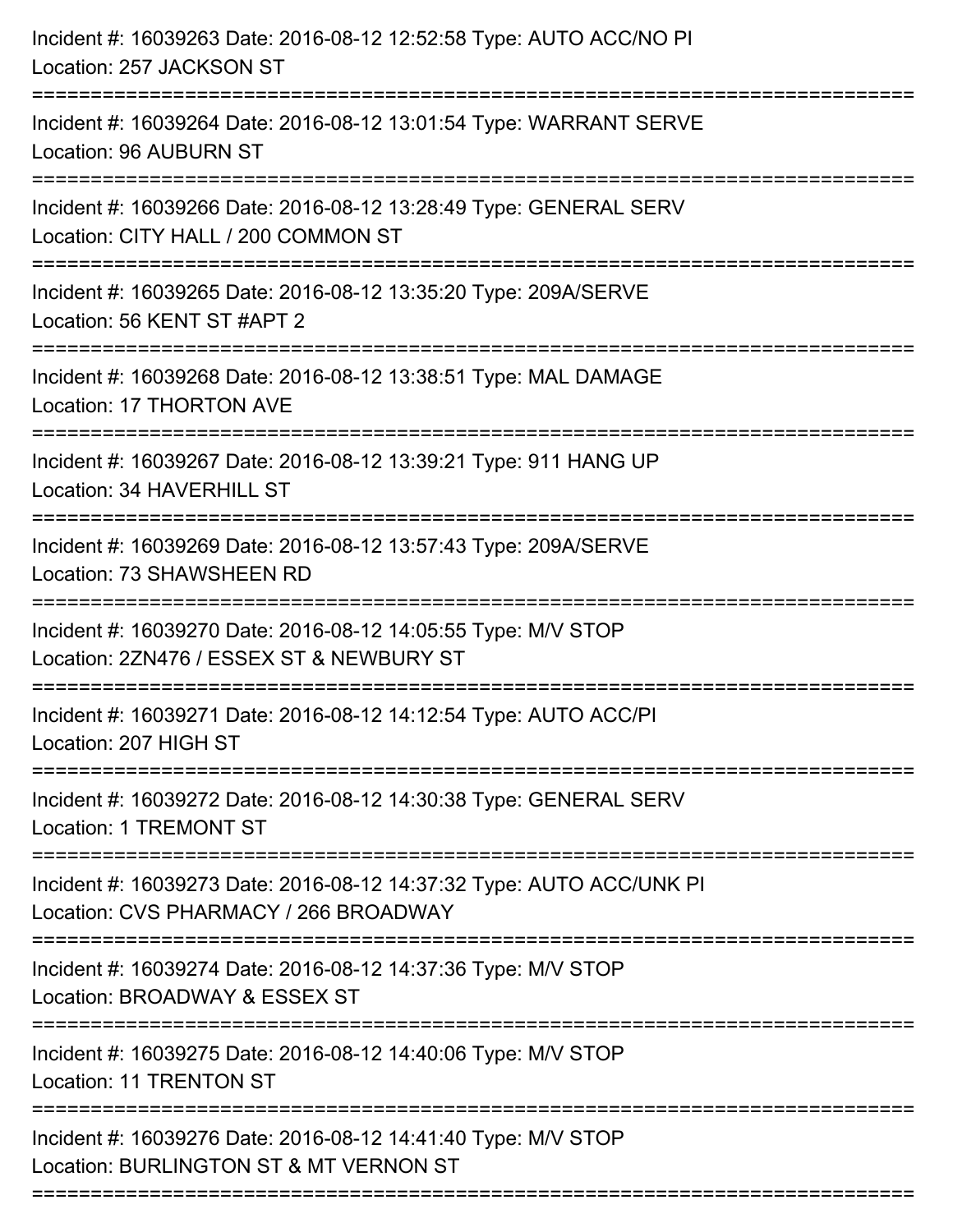Location: 277 MERRIMACK ST

| Incident #: 16039278 Date: 2016-08-12 14:49:50 Type: M/V STOP<br>Location: JACKSON ST & OAK ST               |
|--------------------------------------------------------------------------------------------------------------|
| Incident #: 16039279 Date: 2016-08-12 14:52:14 Type: ALARM/BURG<br>Location: 523 AMESBURY ST FL 1            |
| Incident #: 16039280 Date: 2016-08-12 15:08:18 Type: HIT & RUN M/V<br>Location: BROADWAY & DAISY ST          |
| Incident #: 16039281 Date: 2016-08-12 15:18:52 Type: SUICIDE ATTEMPT<br>Location: 17 JORDAN ST               |
| Incident #: 16039282 Date: 2016-08-12 15:24:54 Type: GENERAL SERV<br>Location: ARLINGTON ST & WILLOW ST      |
| Incident #: 16039283 Date: 2016-08-12 15:34:08 Type: NOTIFICATION<br>Location: 231 WATER ST                  |
| Incident #: 16039284 Date: 2016-08-12 15:40:41 Type: M/V STOP<br>Location: 431 S UNION ST                    |
| Incident #: 16039285 Date: 2016-08-12 15:44:33 Type: ALARM/BURG<br>Location: HONEY DEW DONUTS / 342 BROADWAY |
| Incident #: 16039287 Date: 2016-08-12 15:49:12 Type: KEEP PEACE<br>Location: 687 ESSEX ST #2-8 FL 3RD        |
| Incident #: 16039286 Date: 2016-08-12 15:49:16 Type: M/V STOP<br>Location: BOXFORD ST & S UNION ST           |
| Incident #: 16039289 Date: 2016-08-12 15:50:38 Type: THREATS<br>Location: 65 MYRTLE ST                       |
| Incident #: 16039288 Date: 2016-08-12 15:52:34 Type: ALARM/HOLD<br>Location: THOMAS RESD / 5 W KENNETH ST    |
| Incident #: 16039290 Date: 2016-08-12 15:53:35 Type: M/V STOP<br>Location: KINGSTON ST & S BROADWAY          |
|                                                                                                              |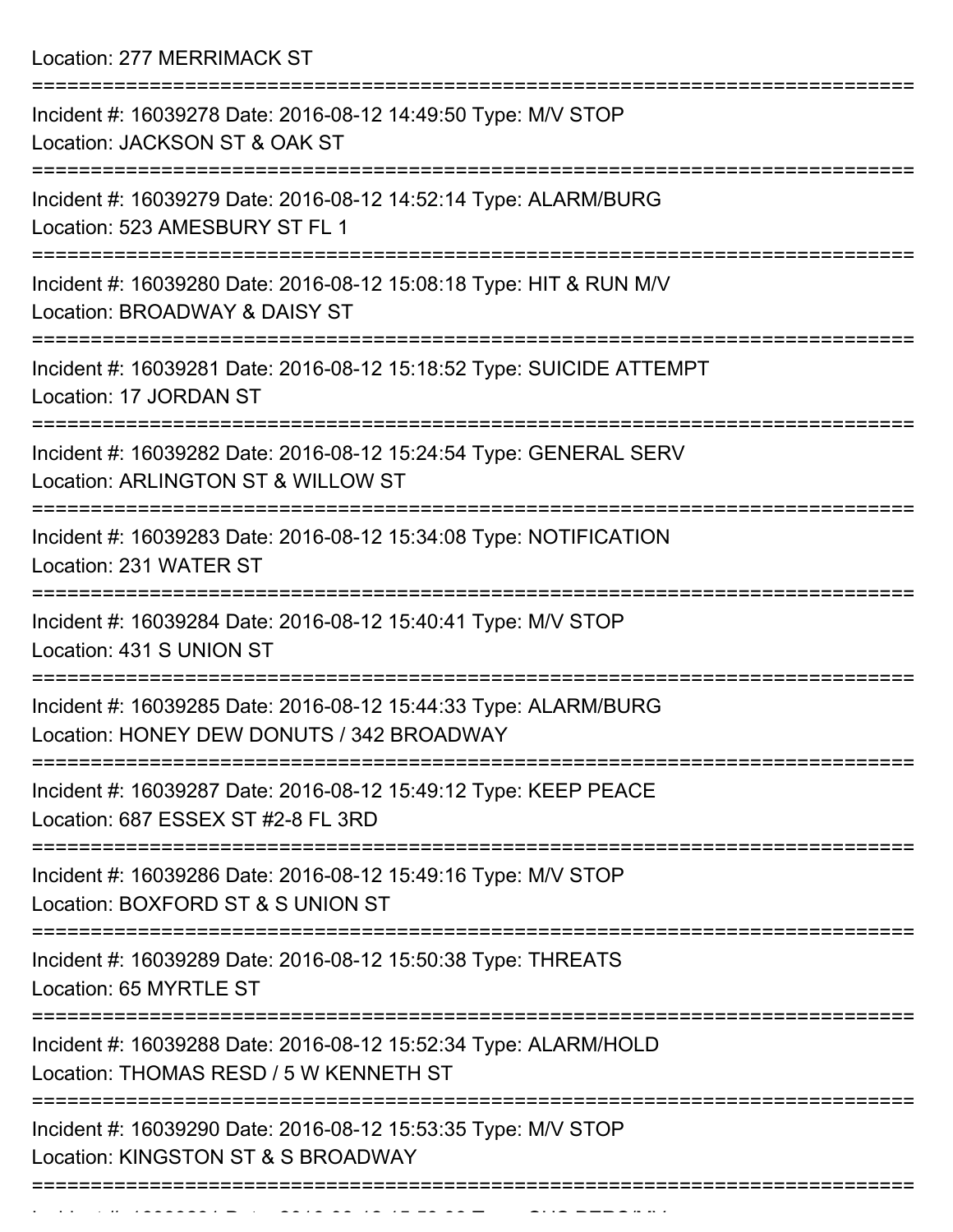Location: 24 OLIVE AV

| Incident #: 16039292 Date: 2016-08-12 15:59:13 Type: ALARM/BURG<br>Location: RODRIGUEZ RESD / 25 GARFIELD ST          |
|-----------------------------------------------------------------------------------------------------------------------|
| Incident #: 16039294 Date: 2016-08-12 16:10:32 Type: STOL/MV/PAS<br>Location: 7 WILMOT ST #2                          |
| Incident #: 16039293 Date: 2016-08-12 16:12:11 Type: AUTO ACC/PI<br>Location: 312 WATER ST                            |
| Incident #: 16039295 Date: 2016-08-12 16:31:38 Type: MAL DAMAGE<br>Location: 47 MYRTLE ST                             |
| Incident #: 16039296 Date: 2016-08-12 16:32:54 Type: ALARM/BURG<br>Location: LAWRENCE PUBLIC LIBRARY / 51 LAWRENCE ST |
| Incident #: 16039297 Date: 2016-08-12 16:36:50 Type: ALARM/BURG<br>Location: 82 DRACUT ST                             |
| Incident #: 16039298 Date: 2016-08-12 16:41:25 Type: ALARM/BURG<br>Location: 60 E PLEASANT ST                         |
| Incident #: 16039299 Date: 2016-08-12 16:48:03 Type: M/V STOP<br>Location: CHARDON ST & HAMPSHIRE ST                  |
| Incident #: 16039300 Date: 2016-08-12 17:34:14 Type: GENERAL SERV<br>Location: 1 UNION ST                             |
| ==================<br>Incident #: 16039302 Date: 2016-08-12 17:39:52 Type: STOL/MV/PAS<br>Location: 191 MAPLE ST #3L  |
| Incident #: 16039301 Date: 2016-08-12 17:42:01 Type: GENERAL SERV<br>Location: 11 HAVERHILL ST                        |
| Incident #: 16039305 Date: 2016-08-12 18:04:14 Type: FRAUD<br><b>Location: 360 MERRIMACK ST</b>                       |
| Incident #: 16039303 Date: 2016-08-12 18:10:49 Type: EXTRA SURVEIL<br>Location: MELROSE TERR & MELROSE                |
|                                                                                                                       |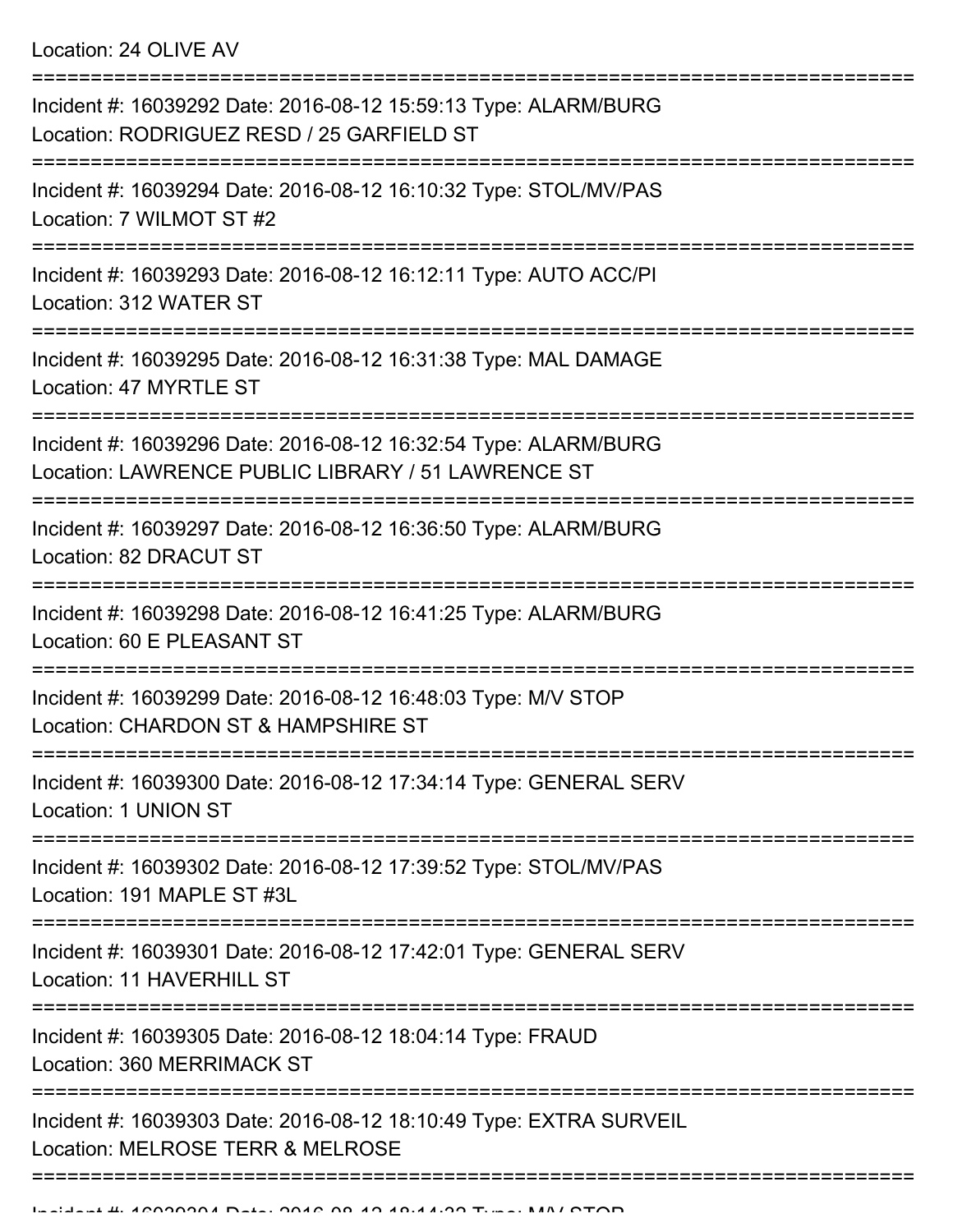| Location: THORNTON AV & WATER ST                                                                                          |
|---------------------------------------------------------------------------------------------------------------------------|
| Incident #: 16039306 Date: 2016-08-12 18:15:21 Type: DISTURBANCE<br>Location: 40 SUMMER ST                                |
| Incident #: 16039307 Date: 2016-08-12 18:21:19 Type: FIGHT<br>Location: GEISLER STATE POOL / 50 HIGH ST                   |
| Incident #: 16039308 Date: 2016-08-12 18:26:27 Type: SHOPLIFTING<br>Location: 69 WINTHROP AV                              |
| Incident #: 16039309 Date: 2016-08-12 18:52:34 Type: AUTO ACC/PED<br>Location: BOXFORD & OSGOOD                           |
| Incident #: 16039310 Date: 2016-08-12 19:20:37 Type: LOST PROPERTY<br>Location: 40 CEDAR ST                               |
| Incident #: 16039311 Date: 2016-08-12 19:22:40 Type: NOISE ORD<br>Location: HAFFNER'S GAS STATION / 69 PARKER ST          |
| Incident #: 16039312 Date: 2016-08-12 19:27:13 Type: MV/BLOCKING<br>Location: 60 COOLIDGE ST                              |
| Incident #: 16039313 Date: 2016-08-12 19:28:54 Type: DISTURBANCE<br>Location: CEDAR ST & HAMPSHIRE ST                     |
| Incident #: 16039314 Date: 2016-08-12 19:52:07 Type: M/V STOP<br>Location: N PARRISH & OSGOOD                             |
| Incident #: 16039315 Date: 2016-08-12 20:09:12 Type: DRUG OVERDOSE<br>Location: 82 KINGSTON ST FL 2                       |
| Incident #: 16039316 Date: 2016-08-12 20:23:06 Type: HIT & RUN M/V<br>Location: 84 MARGIN ST                              |
| Incident #: 16039317 Date: 2016-08-12 20:25:33 Type: SPECIAL CHECK<br>Location: HOLIDAY INN EXPRESS / 224 WINTHROP AV     |
| Incident #: 16039318 Date: 2016-08-12 20:32:18 Type: ALARM/BURG<br>Location: SOUTH LAWRENCE EAST SCHOOL / 165 CRAWFORD ST |
| $0.010, 0.010, 0.000, 0.01$ T.m. $\cdot$ LOOT DDODERTY                                                                    |

Incident #: 16039319 Date: 2016-08-12 20:32:21 Type: LOST PROPERTY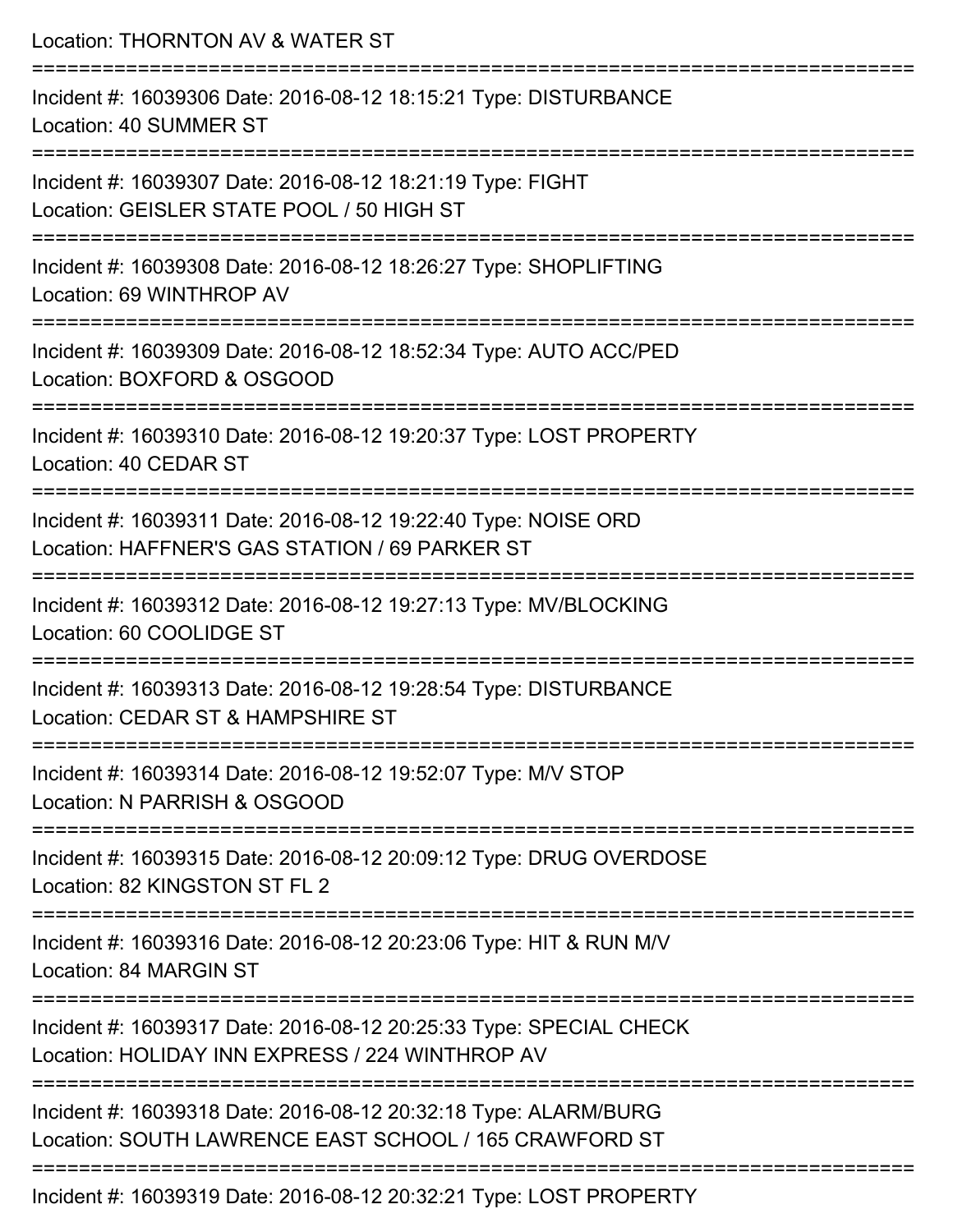| Incident #: 16039320 Date: 2016-08-12 20:34:39 Type: ALARM/BURG<br>Location: 123 LAWRENCE ST                    |
|-----------------------------------------------------------------------------------------------------------------|
| Incident #: 16039321 Date: 2016-08-12 20:52:40 Type: CK WELL BEING<br>Location: 211 MERRIMACK ST                |
| Incident #: 16039322 Date: 2016-08-12 20:56:19 Type: AUTO ACC/PED<br>Location: ANDOVER ST & S BROADWAY          |
| Incident #: 16039323 Date: 2016-08-12 21:05:32 Type: ROBBERY UNARM<br>Location: GEISLER STATE POOL / 50 HIGH ST |
| Incident #: 16039324 Date: 2016-08-12 21:07:22 Type: M/V STOP<br>Location: MARKET ST & S UNION ST               |
| Incident #: 16039325 Date: 2016-08-12 21:12:32 Type: SUICIDE ATTEMPT<br>Location: 144 EXCHANGE ST FL 1          |
| Incident #: 16039326 Date: 2016-08-12 21:29:52 Type: MEDIC SUPPORT<br>Location: 39 HAVERHILL ST                 |
| Incident #: 16039327 Date: 2016-08-12 21:32:31 Type: ALARM/BURG<br>Location: 2 COMMONWEALTH DR                  |
| Incident #: 16039328 Date: 2016-08-12 21:48:26 Type: MEDIC SUPPORT<br>Location: 244 BROADWAY #13                |
| Incident #: 16039329 Date: 2016-08-12 22:27:19 Type: NOISE ORD<br><b>Location: MERRIMACK VIEW CT</b>            |
| Incident #: 16039330 Date: 2016-08-12 22:30:23 Type: DISORDERLY<br>Location: 550 BROADWAY                       |
| Incident #: 16039331 Date: 2016-08-12 22:35:39 Type: UNWANTEDGUEST<br>Location: 62 BOWDOIN ST #2 FL 2           |
| Incident #: 16039332 Date: 2016-08-12 22:44:40 Type: M/V STOP<br>Location: MARLBORO ST & S UNION ST             |
| Incident #: 16039333 Date: 2016-08-12 23:03:11 Type: NOISE ORD                                                  |